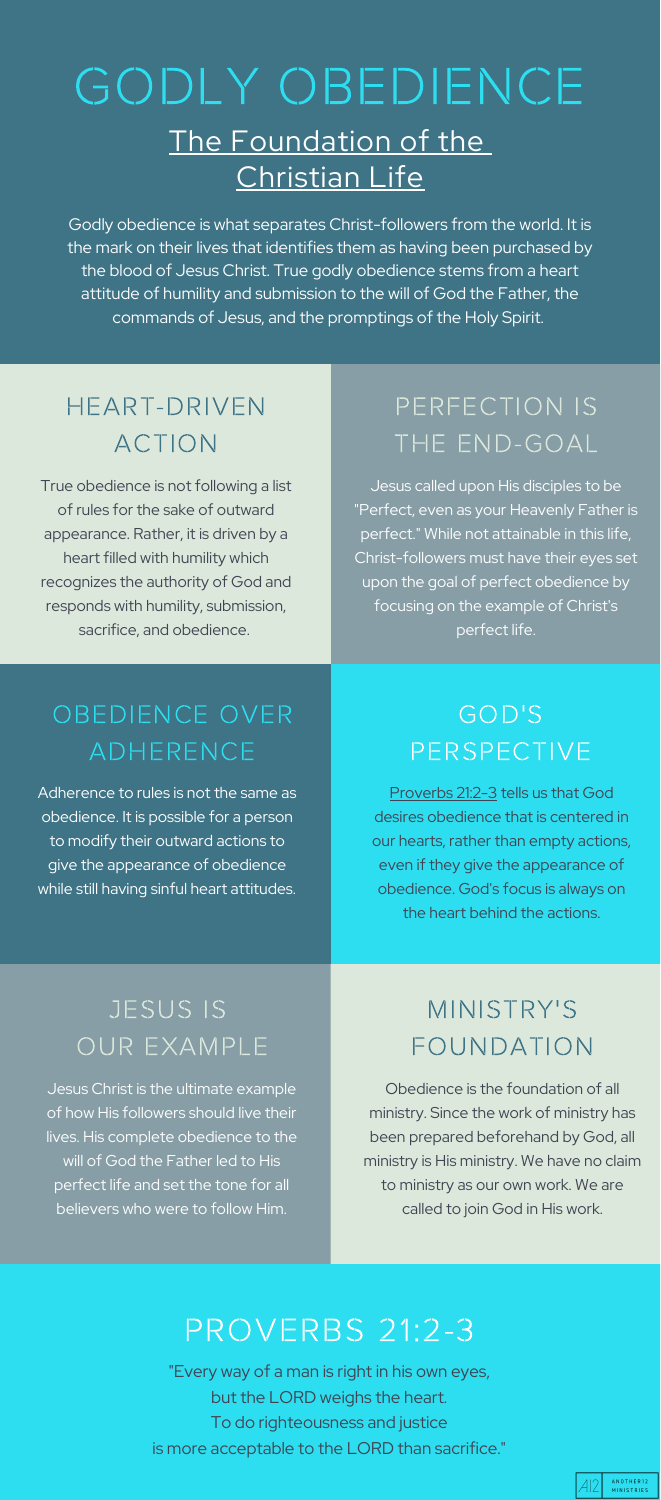#### EXAMPLES OF OBEDIENCE

- Jesus submitted to the Father's will in everything Luke [22:41-42](https://www.biblegateway.com/passage/?search=luke+22%3A41-42&version=ESV), Matthew [26:52-56,](https://www.biblegateway.com/passage/?search=Matthew+26%3A52-56&version=ESV) [Philippians](https://www.biblegateway.com/passage/?search=Philippians+2%3A1-11&version=ESV) 2:1-11
- David recognized God's Sovereignty and was content to wait for God's timing - 1 [Samuel](https://www.biblegateway.com/passage/?search=1+Samuel+24%3A1-10&version=ESV) 24:1-10
- 
- The Apostles rejoiced in their persecution because it was the evidence of their obedience - Acts [5:40-42](https://www.biblegateway.com/passage/?search=Acts+5%3A40-42&version=ESV)

# ROMANS 6:16-18

"Do you not know that if you present yourselves to anyone as obedient slaves, you are slaves of the one whom you obey, either of sin, which leads to death, or of obedience, which leads to righteousness? But thanks be to God, that you who were once slaves of sin have become obedient from the heart to the standard of teaching to which you were committed, and, having been set free from sin, have become slaves of righteousness."



- Be humble and confess your sins to God [James](https://www.biblegateway.com/passage/?search=James+4%3A6-10&version=ESV) 4:6-10, 2 [Chronicles](https://www.biblegateway.com/passage/?search=2+Chronicles+30%3A6-9&version=ESV) 30:6-9
- Submit your will to God completely [Hebrews](https://www.biblegateway.com/passage/?search=Hebrews+12%3A1-11&version=ESV) 12:1-11, [Romans](https://www.biblegateway.com/passage/?search=Romans+6%3A16-18&version=ESV) 6:16-18, [Proverbs](https://www.biblegateway.com/passage/?search=Proverbs+3%3A5-6&version=ESV) 3:5-6
- Bring your flesh under control [Romans](https://www.biblegateway.com/passage/?search=Romans+12%3A1-2&version=ESV) 12:1-2, 1 [Corinthians](https://www.biblegateway.com/passage/?search=1+Corinthians+9%3A27&version=ESV) 9:27, James [1:22-25](https://www.biblegateway.com/passage/?search=James+1%3A22-25&version=ESV)

Believers are called to lay down everything and follow the example of Christ in sacrificial obedience. Believers must take active steps to lay down their will and their lives to serve Christ. This starts by having a humble attitude of obedience that is rooted in submission to God.

#### STEPS TO GODLY OBEDIENCE

#### EXAMPLES OF DISOBEDIENCE

- **•** Trading the eternal for the [temporal](https://www.biblegateway.com/passage/?search=Matthew+19%3A16-30&version=ESV) The Rich Young Ruler Matthew 19:16-30
- Doing the right thing with the wrong motivation Jesus' teaching about fasting - [Matthew](https://www.biblegateway.com/passage/?search=Matthew+6%3A16-18&version=ESV) 6:16-18

# GODLY OBEDIENCE Practical Application